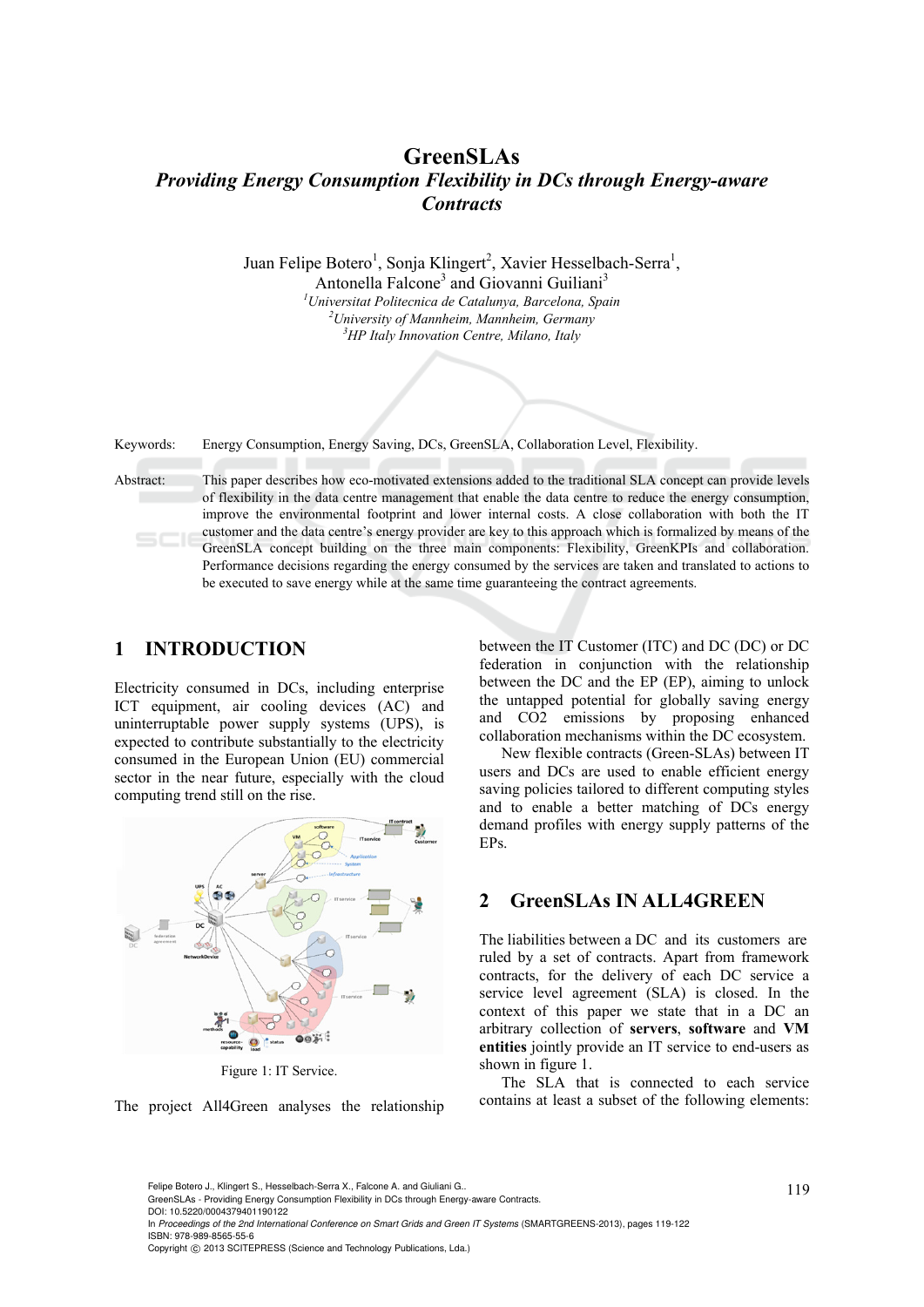A functional description of the service, performance requirements, availability, maintenance work plan, specific execution requirements, financial penalties and rewards.

As DCs deliver an abundance of IT services with as many SLAs to be monitored and executed, the formal WS-Agreement framework has become a *de facto* standard in research projects due to its flexibility in integrating agreement-specific elements.

The WS-Agreement is denoted in XML and is made up of the following building blocks as depicted in figure 2: Name, context, and terms. Within the terms, service terms are definition and description elements whereas guarantee terms provide metrics based on the definitions in the service terms and indicate the contracted boundaries for these metrics.



Figure 2: WS-Agreements.

Until now, however, SLAs were very static in nature and restricted to a very function point of view. As the environmental impact of IT services all over the world needs to be reduced, the idea of an ecomotivated SLA, a so-called GreenSLA was developed.

## **3 GreenSLA**

Previous research has been made in the context of GreenSLA (Laszewski and Wang, 2010), (Klingert et al., 2011) considering the DC as an atomic unit. However, All4Green goes one step further by including the main actors of the DC's ecosystem with EP and ITC. In All4Green, GreenSLAs are extensions to traditional SLAs including three main additions:

- *Flexibility*,
- *GreenKPIs* and
- *Collaboration*

The *flexibility* is the variability that the ITC and

the DC are willing to accept in each of the service's running conditions requirements (e.g. performance/ availability/execution/maintenance) due to a change in the context. The context can be defined as the specific situation that provokes the possibility of modifying the service conditions to promote a more environmentally friendly behaviour. The time span and context dependency of these situations should lead to the reduction of energy consumption or  $CO<sub>2</sub>$ emissions while executing a service. For instance, a time-dependent IT service can work at high performance level from 8am to 10pm and decrease to low performance from 10pm to 8am.

Similarly, *green KPIs* are new service level objectives also pursuing the goals for energy consumption and/or  $CO<sub>2</sub>$  emission reduction. For instance, a GreenSLA could guarantee a certain  $CO<sub>2</sub>$ emissions level during the execution of an IT service by allowing continuous interaction between the DC and the EP.

*Collaboration* in the DC-ITC sub-ecosystem is regulated by the GreenSLA and refers to the requests to the ITC coming from the DC. These requests are triggered by the change of the DC mode: From regular mode the DC might switch to situations where it needs to reduce its current energy consumption (energy saving mode) or, on the contrary, switch to a situation where it needs to consume extra available energy (extra energy mode). This change of DC status comes from the interaction of the actors in the DC-EP sub-ecosystem.

#### **3.1 Flexibility**

*Flexibility* will depend on a predetermined context. This context is the situation and the condition in which the guaranteed level of a determined service item can be modified in order to effect energy and/or CO2 emissions savings. GreenSLAs differentiate between two different context types: time/calendardependency and energy DC mode-dependency.

**Time/Calendar-dependency**: This context is related to a time period: hour(s) and/or day(s) of the week and/or the year's season. As mentioned above, an example of a time-dependent GreenSLA clause could be: *High Availability + High Performance* in working days, and low availability  $+$  low performance during nights and weekends.

**DC Energy Mode-dependency**: As shown in figure 3, this context is related to the current energy mode of the DC. Generally, the DC is in Regular Energy mode (RE), but it can change to Extra Energy (EE) mode or to Energy Saving (ES) mode for a certain time period due to the reception and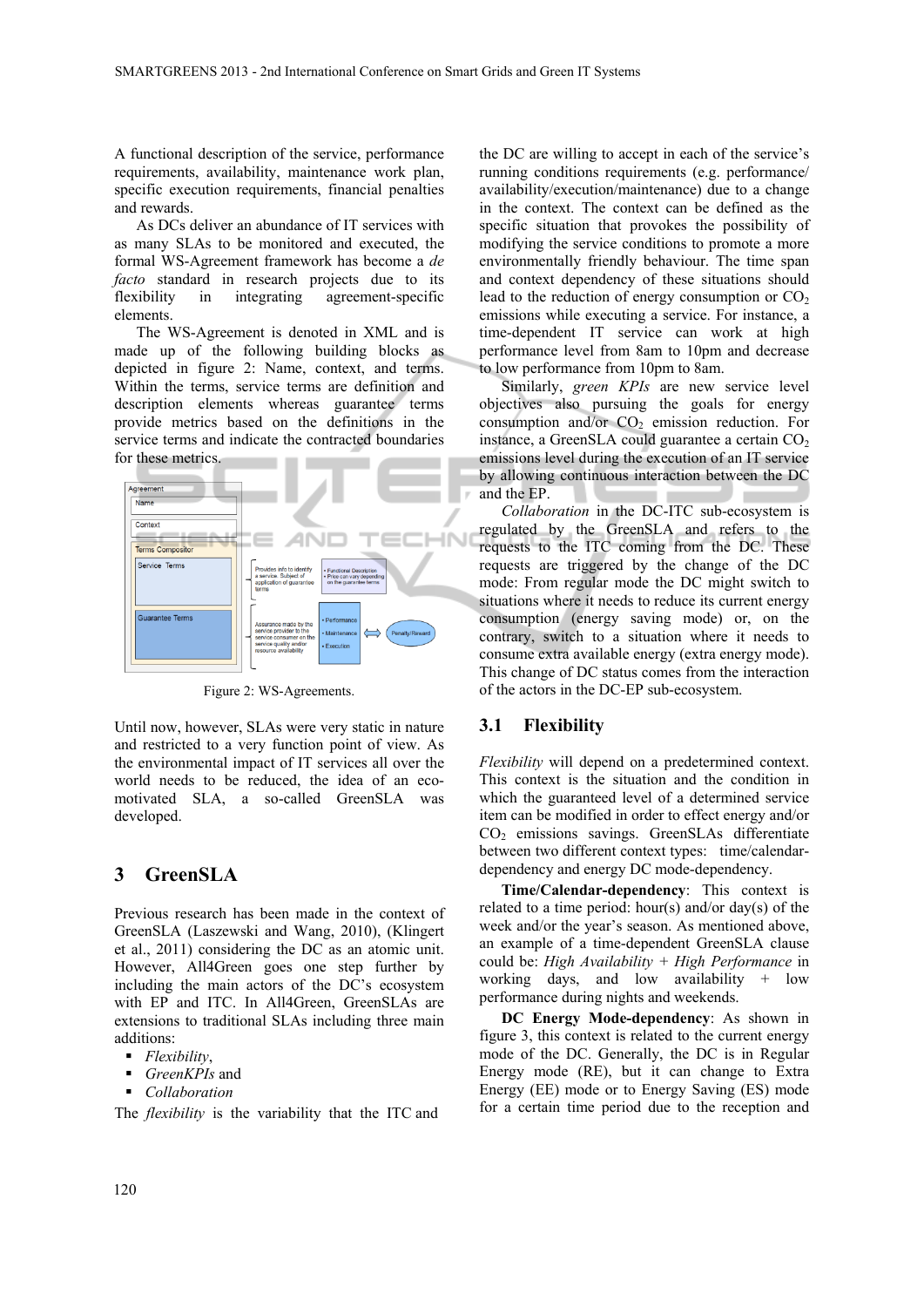acceptance of a request coming from the EP.



Figure 3: Possible Datacentre States.

In ES mode the DC attempts to save energy by, amongst others, downgrading IT services and/or shifting tasks in time, whereas in EE mode the DC could promote IT services to higher performance levels, or anticipate the execution of maintenance tasks. GreenSLAs should offer flexible clauses to regulate and support this behaviour. For example, an energy mode-dependent GreenSLA clause could be: *Medium performance + medium availability* in regular mode and *Low performance + Low availability* in ES mode.

#### **3.2 GreenKPIs**

GreenKPIs have the double function of monitoring the eco-sustainability of a service and giving feedback to the ITC that the GreenSLA guarantees a win-win situation not only from the economic but also from the environmental point of view.

Examples for GreenKPIs can be a guaranteed energy mix for the DC or a boundary for CO2 emissions generated or KWh consumed by a certain service.

#### **3.3 Collaboration**

The **Collaboration level** between DC and ITC is tightly (but not exclusively) bound to the existing collaboration agreements between EP and DC. This means that the DC knows its degree of commitment with the EP before setting up GreenSLAs with its ITCs.

A collaboration request sent from the DC to the ITC is generally originated by the EP-DC collaboration. As shown in figure 4 the EP can request a reduction of energy consumption or may demand higher energy consumption due to a surplus of renewable energy. In order to accept this request, the DC may initiate a negotiation with the ITC by requesting the permit to execute a set of actions that modify the current behavior of the IT service.



Figure 4: Cloud GreenSLA template.

An example is to ask the ITC if a VM can be paused for e.g. 2 hours – the response very likely depends on the current status of the application running inside the VM (that is known to the ITC, but not to the DC).

Upon the reception of a collaboration request, the ITC has the freedom to reject but also the obligation to accept a certain number of times. Otherwise it loses its right to an economical reward. GreenSLAs also regulates the degree of freedom of the ITC Agent and the voracity of the DC.

### **3.4 Pricing**

It is the basic principle of GreenSLAs that the ITC renounces pre-specified performance aspects in order to receive a reward in return. This is the incentive aspect of GreenSLAs which was described, e.g. in (Klingert et al., 2011), (Bunse et al., 2012). The incentive can be either financial or non-financial like e.g. a special treatment for green customers, or a combination of both. In All4Green, a purely financial incentive was chosen, as most of the use cases involved a B2B-relationship between DC and ITC.

Generally, the pricing of an IT service depends on a fix basic fee and variable components, like transaction fees and prices per service instance.

To fulfil the incentive function the expected GreenSLA reward must to a great degree surpass the expected GreenSLA penalty. The reward in All4Green depends on the (contracted) flexibility that the IT customer agreed on in the GreenSLA, the (measured) QoS degradation the ITC has to endure, and the (measured) collaboration effort between the ITC and DC. The contracted (ex-ante) part of the reward by nature is static in the way that it composes an unchangeable (and thus reliable) part of the reward as long as the contract, the GreenSLA, is